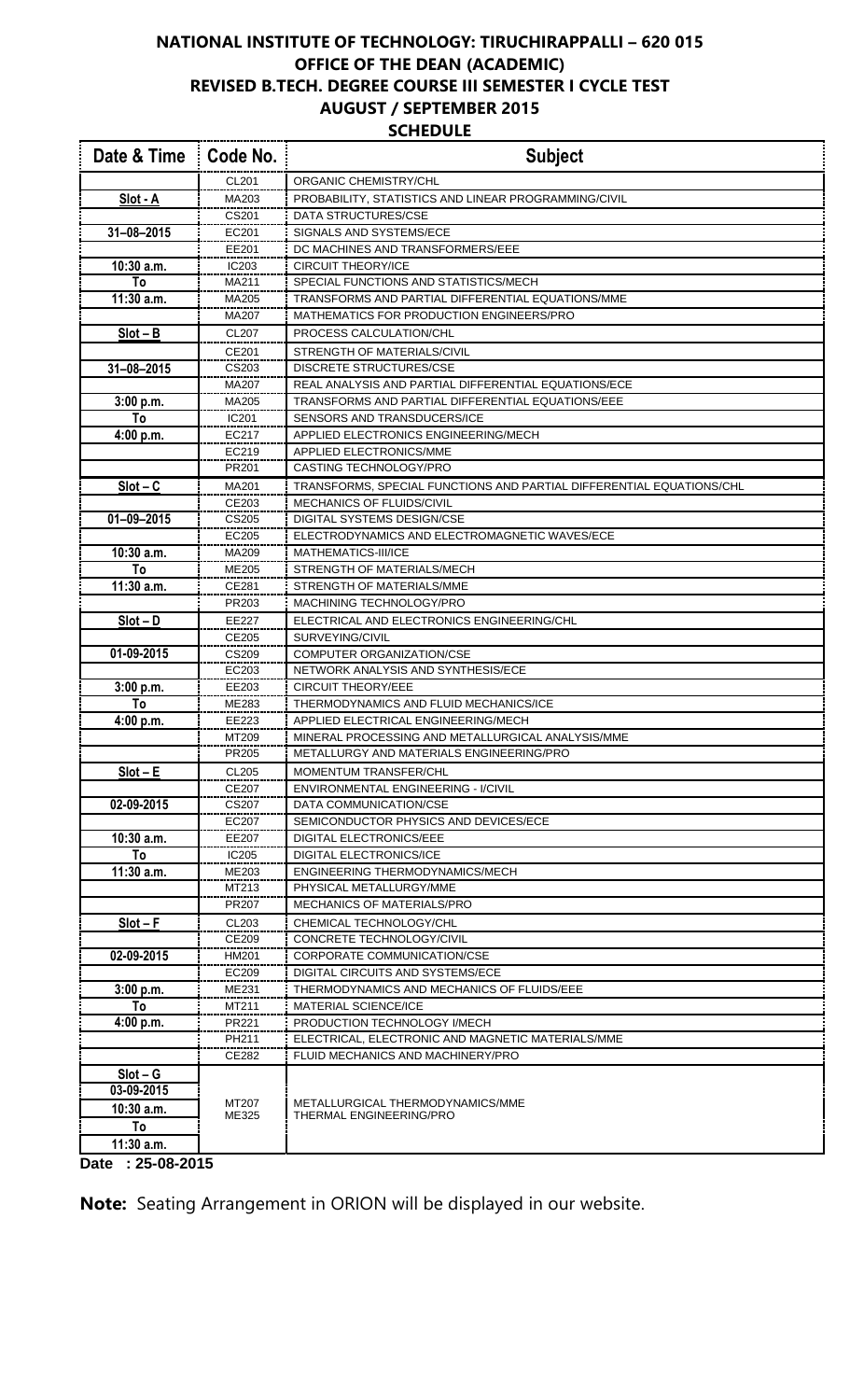## **NATIONAL INSTITUTE OF TECHNOLOGY: TIRUCHIRAPPALLI – 620 015 OFFICE OF THE DEAN (ACADEMIC) REVISED B.TECH. DEGREE COURSE V SEMESTER I CYCLE TEST – AUGUST / SEPTEMBER 2015**

**SCHEDULE** 

| Date & Time      | Code No.       | <b>Subject</b>                                                                                                           |
|------------------|----------------|--------------------------------------------------------------------------------------------------------------------------|
| $Slot - A$       | CL301          | CHEMICAL REACTION ENGINEERING-I/CHL                                                                                      |
|                  | CE303          | CONCRETE STRUCTURES-I/CIVIL                                                                                              |
| $31 - 08 - 2015$ | MA304          | PRINCIPLES OF OPERATIONAL RESEARCH/CSE                                                                                   |
|                  | EC301          | STATISTICAL THEORY OF COMMUNICATION/ECE                                                                                  |
| 9:00a.m.         | EE307          | DATA STRUCTURES AND ALGORITHMS/EEE                                                                                       |
| To               | EC317          | PRINCIPLES OF COMMUNICATION SYSTEMS/ICE                                                                                  |
| 10:00 a.m.       | ME303          | <b>HEAT AND MASS TRANSFER/MECH</b>                                                                                       |
|                  | MT301<br>PR301 | METAL CASTING TECHNOLOGY/MME<br>DESIGN OF MACHINE ELEMENTS/PRO                                                           |
| $Slot - B$       | CL309          | <b>BIOCHEMICAL ENGINEERING/CHL</b>                                                                                       |
|                  | CE301          | STRUCTURAL ANALYSIS-I/CIVIL                                                                                              |
| 31-08-2015       | CS305          | DATABASE MANAGEMENT SYSTEM/CSE                                                                                           |
|                  | EC307          | ANTENNAS AND PROPAGATION/ECE                                                                                             |
| 1:30 p.m.        | EE301          | POWER SYSTEM ANALYSIS/EEE                                                                                                |
| To               | <b>IC303</b>   | DATA STRUCTURES AND ALGORITHMS/ICE                                                                                       |
| 2:30 p.m.        | ME307          | ANALYSIS AND DESIGN OF MACHINE COMPONENTS/MECH                                                                           |
|                  | MT303          | <b>IRON MAKING AND STEEL MAKING/MME</b>                                                                                  |
|                  | PR305          | TOOLING FOR MANUFACTURING/PRO                                                                                            |
| $Slot - C$       | CL305          | <b>MASS TRANSFER/CHL</b>                                                                                                 |
|                  | CE305          | ADVANCED STRENGTH OF MATERIALS/CIVIL                                                                                     |
| $01 - 09 - 2015$ | CS301          | <b>COMPUTER ARCHITECTURE/CSE</b>                                                                                         |
|                  | EC311          | ADVANCED MICROPROCESSORS/ECE                                                                                             |
| 9:00a.m.         | EE305          | LINEAR INTEGRATED CIRCUITS/EEE                                                                                           |
| To               | IC305          | LINEAR INTEGRATED CIRCUITS/ICE                                                                                           |
| 10:00 a.m.       | MA301          | NUMERICAL METHODS/MECH                                                                                                   |
|                  | MT309<br>PR307 | MECHANICAL BEHAVIOUR OF MATERIALS/MME<br>QUALITY, RELIABILITY AND SAFETY ENGINEERING/PRO                                 |
| $Slot - D$       | CL307          | <b>HEAT TRANSFER/CHL</b>                                                                                                 |
|                  |                | TRANSPORTATION ENGINEERING - II/CIVIL (ALONG WITH VII SEMESTER STUDENTS)                                                 |
|                  | CE309          | (HALL: ORION - F7, F8)                                                                                                   |
| 01-09-2015       | CS307          | SOFTWARE ENGINEERING/CSE                                                                                                 |
|                  | EC309          | ANALOG INTEGRATED CIRCUITS/ECE                                                                                           |
| 1:30 p.m.        | EE303          | <b>CONTROL SYSTEMS/EEE</b>                                                                                               |
| To               | IC301          | CONTROL SYSTEMS-I/ICE                                                                                                    |
| 2:30 p.m.        | ME305<br>M1307 | <b>MECHANICS OF MACHINES II/MECH</b><br>MATERIALS JOINING TECHNOLOGY/MME                                                 |
|                  | PR309          | UNCONVENTIONAL MACHINING PROCESSES/PRO                                                                                   |
| $Slot - E$       | CL315          | PETROLEUM AND PETROCHEMICAL ENGINEERING / CHL                                                                            |
|                  | CE307          | <b>GEOTECHNICAL ENGINEERING - II/CIVIL</b>                                                                               |
| 02-09-2015       | CS303          | INTERNET WORKING PROTOCOLS/CSE                                                                                           |
|                  | EC303          | DIGITAL SIGNAL PROCESSORS AND APPLICATIONS/ECE                                                                           |
| 9:00a.m.         | EC319          | <b>COMMUNICATION SYSTEMS/EEE</b>                                                                                         |
| To               | <b>IC307</b>   | INDUSTRIAL INSTRUMENTATION-II/ICE                                                                                        |
| $10:00$ a.m.     | ME309          | MECHATRONICS/MECH                                                                                                        |
|                  | MT305          | POLYMERS AND COMPOSITES/MME                                                                                              |
|                  | <b>PR311</b>   | PROFESSIONAL ETHICS AND PSYCHOLOGY/PRO                                                                                   |
| $Slot - F$       | CL303          | MATERIAL SCIENCE AND TECHNOLOGY/CHL                                                                                      |
|                  | <b>CE458</b>   | OCEAN STRUCTURES AND MATERIALS/CIVIL                                                                                     |
| 02-09-2015       | <b>CE494</b>   | SOLID WASTE MANAGEMENT TECHNIQUES/CIVIL                                                                                  |
| 1:30 p.m.        | CS061<br>CS062 | HUMAN COMPUTER INTERACTION/CSE<br>MULTIMEDIA SYSTEMS/CSE                                                                 |
| To               | EC305          | COMMUNICATION THEORY/ECE                                                                                                 |
| 2:30 p.m.        | <b>EE088</b>   | AIRCRAFT ELECTRONIC SYSTEM/EEE                                                                                           |
|                  | IC040          | <b>IMAGE PROCESSING/ICE</b>                                                                                              |
|                  | <b>IC034</b>   | POWER ELECTRONICS/ICE                                                                                                    |
|                  | <b>IC033</b>   | DIGITAL SIGNAL PROCESSING/ICE                                                                                            |
|                  | ME331          | COMPRESSIBLE FLOW AND JET PROPULSION/MECH                                                                                |
|                  | MT013          | SPECIAL STEELS AND CAST IRON/MME                                                                                         |
|                  | CA351          | C++ AND UNIX/MME                                                                                                         |
|                  | PR313          | COMPUTER INTEGRATED MANUFACTURING/PRO                                                                                    |
| 3.09.2015        | EE455<br>PR004 | DESIGN WITH PIC MICROCONTROLLERS/EEE (along with VII semester Students)<br>INDUSTRIAL ROBOTICS/PRO (9:00 AM TO 10:00 AM) |
|                  | PR023          | PRODUCT DEVELOPMENT STRATEGIES / PRO (9:00 AM TO 10:00 AM)                                                               |
| 4.09.2015        | EE008          | ELECTRICAL SAFETY/EEE (along with VII semester students)                                                                 |

**DATE : 25-08-2015 Note:** Seating Arrangement in ORION will be displayed in our website.